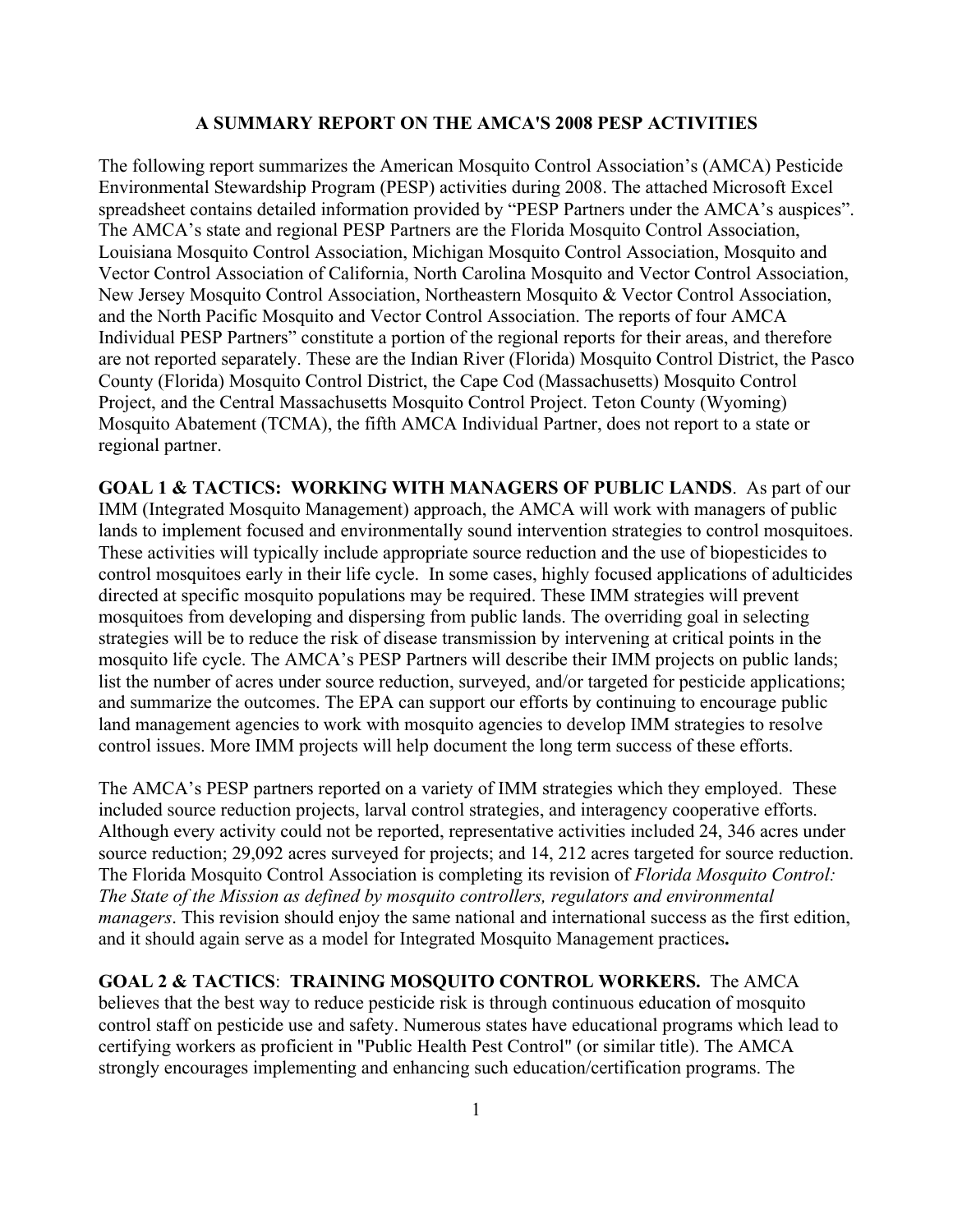AMCA's PESP Partners will submit annual reports detailing the number of workers that received training, the type of training received, the number of "certified workers", the number of new "certified workers", and additional pertinent information. The data should indicate trends in training and certification. The EPA can help by providing and distributing educational information on pesticide use and safety and by providing speakers on these subjects at regional and state mosquito control meetings.

A variety of educational activities were reported. A total of 2,856 workers received mosquito control training while 1,176 attended recertification (regional) training. The total annual state and regional conference attendance was reported as 730 and 729 workers, respectively. Twenty-one individuals attended pertinent college courses and 1,694 workers received other special training. A total of 520 workers received new certifications.

The AMCA has long been dedicated to educating public health professionals. In 2001 the University of Florida, in conjunction with the AMCA, received a federal grant to prepare a national training guide for public health applicators. The document, completed in 2002, covered the biology, control and public health issues related to most of the pests and vectors that we deal with. To ensure that it would remain timely, recommendations were not included for specific pesticides. Readers were advised to contact the pesticide coordinators and public health entities in their own states to determine which pesticides they should use following the methods provided in this manual. This approach not only avoids the need for updating the manual regularly due to withdrawn and newly introduced chemicals, but it also keeps the pesticide "chain of command" within each state.

The finished document was put online (visit **http://entomology.ifas.ufl.edu/fasulo/vector** for a quick look) and both hardcopies and electronic copies were sent to every state so that they could use the original document or portions thereof for training and/or to copy in order to expedite preparation of their own state manuals. Vendors, including AMCA, were given major discounts for purchasing and reselling the document, which has needed to be reprinted several times. The online version has also thrived. Page views have increased from ca. 42,000 in 2002 to over 147,000 in 2008, and there have been thousands of downloads annually. These records attest to the usefulness of the manual as a public health advisory at the national level. The AMCA cites these purchases, distributions and free downloads as a major PESP contribution. Furthermore, the general public is advised to visit the website to gain accurate information about public health pests, their control, and the responsibilities of public health pest-related governmental control agencies.

**GOAL 3 & TACTICS: DISEASE SURVEILLANCE.** Important strides in reducing pesticide risk are achieved through careful surveillance for mosquito-transmitted pathogens of public health significance, e.g., the viruses that cause St. Louis Encephalitis, West Nile Encephalitis, Eastern Equine Encephalomyelitis, and Western Equine Encephalomyelitis. If a pathogen is discovered through surveillance, appropriate actions can be taken which may include more carefully directed pesticide applications. The AMCA's PESP partners will submit annual reports documenting pathogen surveillance methods, provide overviews of pathogen ecology, and indicate whether pesticides were used to ameliorate conditions. The data will allow an analysis of the relationship between disease surveillance and pesticide applications. The EPA can help by supporting more